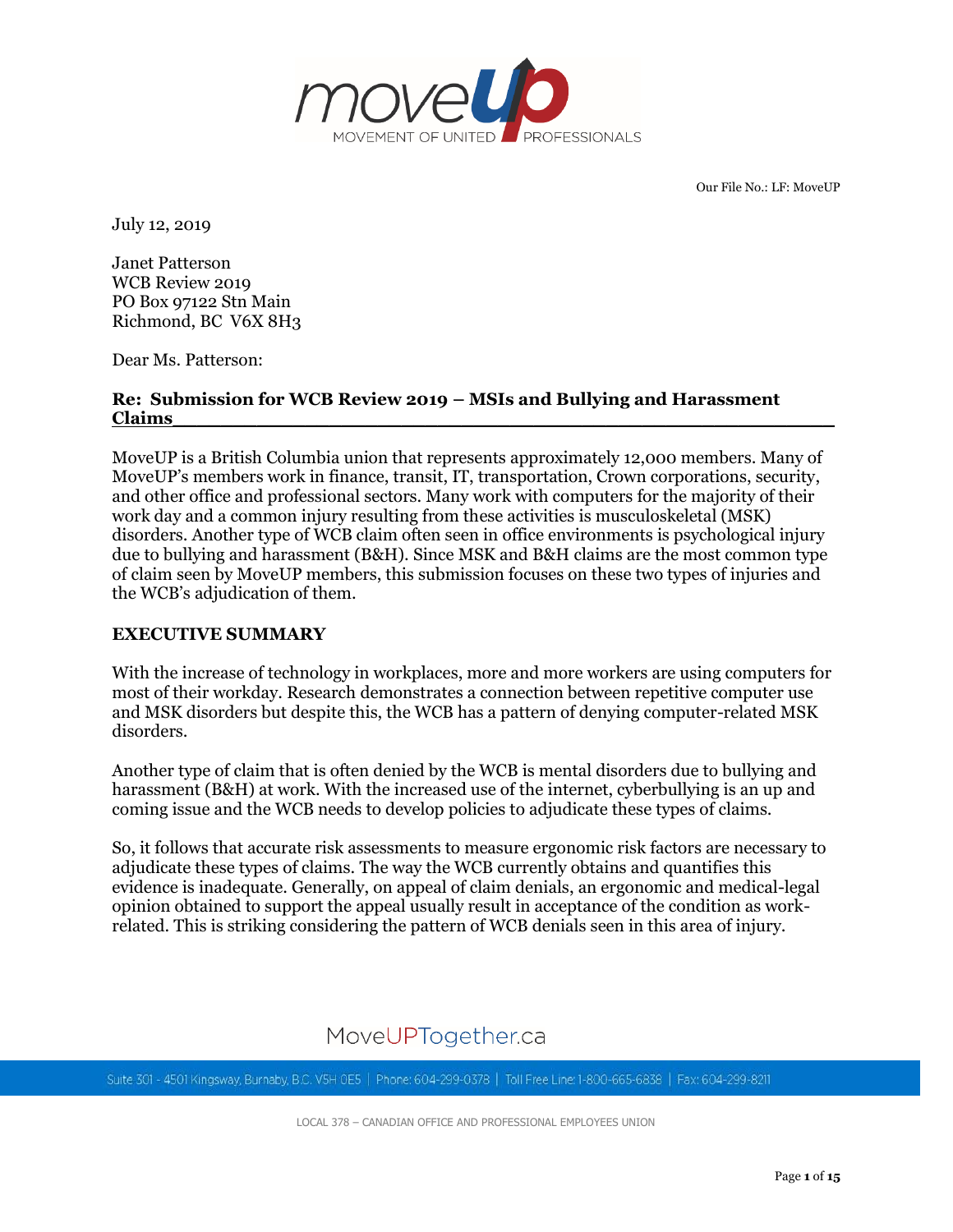The WCB needs to update their policy to reflect what medical literature has found regarding computer-use and MSK disorders. There should be an Occupational Disease and Injury Advisory Committee that would review occupational diseases and ASTDs and provide advice on emerging trends in medical science. Professional ergonomic assessments at the beginning of claim adjudication would assist in getting it right the first time and ensuring the correct diagnosis is adjudicated following medical investigations would result in a more workercentered approach to these claims. Special attention should be given to the prolonged duration of computer-work, whether other workers in the same job are experiencing similar symptoms, and whether the condition is made worse by computer use at work. These factors are not given much weight whatsoever currently. The compensation policies should reflect the OH&S policies of the *Workers Compensation Act* (the "*Act*").

With respect to B&H, in order to have a mental disorder accepted as compensable by the WCB, an injured worker (1) must demonstrate they were exposed to B&H at work, (2) demonstrate the B&H is the predominate cause of the mental disorder,  $(3)$  must have a DSM-5 disorder diagnosed by a psychiatrist or psychologist, and (4) demonstrate that the mental disorder was not caused by a decision of the employer relating to the worker's employment.

The WCB policy needs to have guidance with respect to when the one-year timeline pursuant to s. 55 of the *Act* is triggered in B&H cases. Date of disability is a reasonable date to use. There needs to be a clear understanding of what constitutes personality conflict and B&H so that the WCB does not continue to conflate the two. Workers' evidence about what occurred needs to be given adequate evidential weight and there should be accountability for WCB decision makers who base their decisions on little to no evidence. The definition of B&H from the OH&S side of the *Act*  should be consistent with the compensation side. In its current state, there are two different definitions used depending on which side of the *Act* you are dealing with and this results in inconsistency among cases.

The predominate cause test under the B&H provision has a higher causation threshold than physical injuries and this needs to be changed so that if B&H played more than a trivial or insignificant role in the development of a mental disorder, the mental disorder should be accepted. It would also be helpful to have a scientific literature review on what experts have to say about B&H and to include experts in case adjudication. For cyber-bullying cases, there should be a separate policy related to whether the cyber-bullying is sufficiently connected to the workplace instead of the usual "arises out of and in the course of employment" Rehabilitation Services and Claims Manual (RSCM II) policy item C3-14.00 factors.

Generally, the WCB should place more evidential weight on what workers have to say about their conditions. The WCB should speak with and give consideration to treating physicians more often to determine entitlement decisions. Appeal deadlines should be extended to at least one year instead of 90 and 30 days and extensions of time should be allowed more often and in cases where a worker does not understand what entitlements flow from certain decisions.

A worker centered culture and approach needs to be established for the WCB to operate fairly and in line with the Meredith principles. Now is the time for much needed change.

## **COMPUTER-RELATED ACTIVITY-RELATED SOFT TISSUE DISORDERS (ASTDs)**

## Introduction

With the increase of technology in workplaces, more and more workers are using computers for most of their workday. Research demonstrates a connection between repetitive computer use and MSK disorders, especially when computer use is prolonged.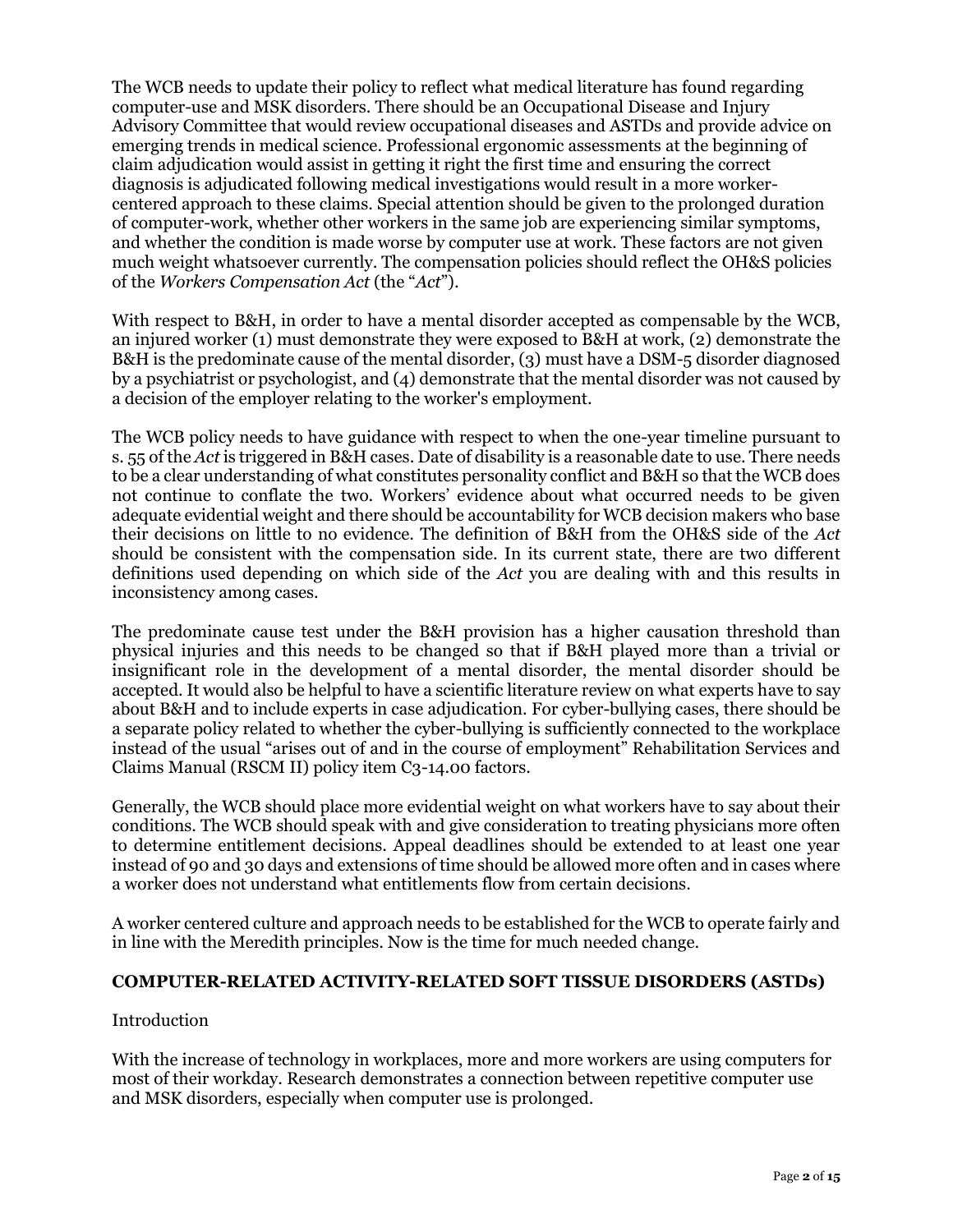The WCB has a pattern of denying claims for computer-related MSK disorders, referred to as ASTDs by the WCB. A Freedom of Information request to the WCB returned the following statistics:

| Registration | Total       | Allowed | Denied | Other* | % of        | Computer-    | Cumulative     | $%$ of       |
|--------------|-------------|---------|--------|--------|-------------|--------------|----------------|--------------|
| year         | <b>ASTD</b> |         |        |        | <b>ASTD</b> | related (CR) | <b>CRASTDs</b> | accepted     |
|              | Apps        |         |        |        | Apps        | <b>ASTDs</b> | accepted       | <b>ASTDs</b> |
|              |             |         |        |        | Accepted    | accepted**   |                | that are     |
|              |             |         |        |        |             |              |                | <b>CR</b>    |
| 2010         | 4762        | 1354    | 1533   | 1875   | 28%         | 21           | 21             | 1.5%         |
| 2011         | 4824        | 1557    | 1637   | 1630   | 32%         | 28           | 49             | 1.7%         |
| 2012         | 4931        | 1580    | 1855   | 1496   | 32%         | 18           | 67             | 1.1%         |
| 2013         | 4925        | 1736    | 1763   | 1426   | 35%         | 19           | 86             | 1%           |
| 2014         | 4916        | 1409    | 1851   | 1656   | 29%         | 15           | 101            | 1%           |
| 2015         | 4961        | 1494    | 1907   | 1560   | 30%         | 23           | 124            | $1.5\%$      |
| 2016         | 5112        | 1706    | 1783   | 1623   | 33%         | 19           | 143            | 1.1%         |
| 2017         | 5121        | 1603    | 1804   | 1714   | 31%         | 19           | 162            | 1.1%         |
| 2018         | 5491        | 1845    | 1848   | 1798   | 34%         | 23           | 185            | 1.2%         |

\* "Other" decision group includes eligibility statuses of pending, suspended, rejected, and no adjudication required. \*\* the WCB could not determine how many computer-related ASTDs were denied because they aren't coded as computer-related unless they are time loss claims. So, these results only include claims with time loss.

From 2010-2018 there were 45,043 ASTD applications submitted to the WCB and of those, only 185 computer-related ASTDs were accepted.

ASTDs generally (non-computer-related and computer-related) have an acceptance rate of approximately 31.5%. Of those accepted claims only 1.2% are computer-related. These results are striking and demonstrate that the WCB does have a tendency to deny computer-related ASTDs more than non-computer-related ASTDs.

## Background

ASTD adjudication falls under section 6 of the *Worker Compensation Act*. Section 6, the Occupational Disease provision, provides that where a worker suffers from an occupational disease and is thereby disabled from working and the disease is due to the nature of employment, compensation is payable.

Occupational diseases are different from personal injury in that they occur gradually, over time, and generally aren't the result of a specific incident.

The WCB Policy for ASTDs is in chapter four of the Rehabilitation Services and Claims Manual, Volume II (RSCM II) at policy items  $C_{4}$ -27.00 –  $C_{4}$ -27.36. If there is a strong association between a process or industry and a specific ASTD, it is included in Schedule B and a rebuttable presumption applies that work caused the ASTD. If the condition is not included in Schedule B, then the WCB assesses work causation based on the circumstances of the individual case, with consideration of risk factors set out in policy, and the current medical/scientific evidence.

The policy provides that risk factor analysis and how the worker interacts with the work environment are important considerations in ASTD adjudications. The following risk factors are considered: cold temperature, dose, duration, force, frequency, grip type, hard-arm vibration, local contact stresses, magnitude, posture, repetition, static load, task variability, unaccustomed activity, work cycle, work-recovery cycle.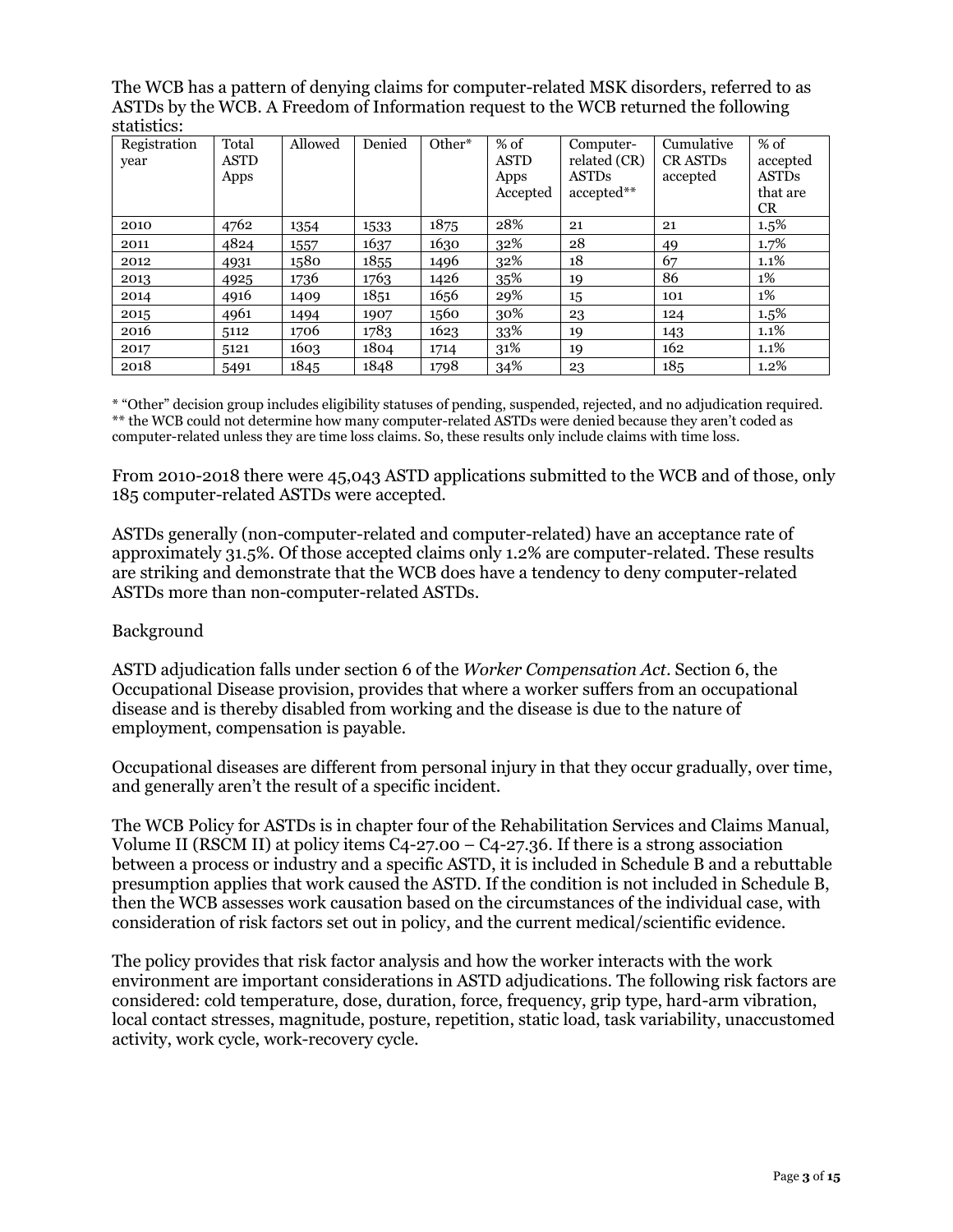Schedule B includes hand-wrist tendinopathy, shoulder bursitis and shoulder tendinopathy, knee bursitis, and hand-arm vibration syndrome as conditions that attract the presumption of work causation if the work activities meet certain criteria. These criteria are based on the scientific research the WCB relies on. For example, for hand-wrist tendinopathy to be accepted, a worker must have performed tasks that involve any two of the following:

- (1) frequently repeated motions or muscle contractions that place strain on the affected tendon(s) (at least one every 30 seconds or with at least 50% of the work cycle spent performing the same motions and less than 50% of the work cycle time to return to a relaxed state);
- (2) significant flexion, extension, ulnar deviation or radial deviation of the affected hand or wrist (moving the hand/wrist in greater than 25 degrees of flexion from anatomical neutral, moving the hand/wrist in greater than 25 degrees of extension from functional neutral, moving the hand/wrist in greater than 10 degrees of ulnar deviation, or moving the hand/wrist in greater than 10 degrees of radial deviation);

(3) forceful exertion of the muscles utilized in handling or moving tools or other objects with the affected hand or wrist;

and where such activity represents a significant component of the employment.

So, it follows that accurate risk assessments to measure repetition, postures, and force are necessary to adjudicate a condition under the ASTD policy.

For those conditions not included in Schedule B, the issue is whether the evidence in any claim leads to a conclusion that the condition is due to the nature of the worker's employment. The WCB recognizes epicondylopathy, carpal tunnel syndrome, peripheral nerve entrapments, nonspecific symptoms, hypothenar hammer syndrome, and plantar fasciitis as occupational diseases but the condition is adjudicated in the context of its individual case based on all relevant risk factors.

Again, with these conditions, accurate risk factor assessments need to be made in order to accurately adjudicate compensability. The quality of these assessments is important because the most common problem seen with the adjudication of these claims is that the risk factors are not correctly assessed. Assessment issues arise for many reasons that will be discussed further on.

## Current Adjudication of ASTDs

A worker develops symptoms in their arms, hands, or wrists that are related to work. For example, the more they type or mouse at work, the more severe the symptoms become. The worker's treating physician indicates that they believe the condition is from overuse, repetitive movements at work, typing, etc. The WCB case manager does a job site visit where they either ask the worker to place their hands on the keyboard and mouse or ask them to do their work activities while they take pictures and/or record a video of them.

The video and/or picture evidence from this job site visit is usually inadequate, especially when the worker was asked to simply place their hands on the keyboard and mouse. This is because it is not capturing the actual work activities the worker was doing at the time of symptom development. The video and/or picture evidence of an injured worker's work activities often fail to capture the full extent of awkward postures because of the angle of the camera.

Repetition is another factor that is not usually accurately captured. Generally, the WCB will find that although a person's work activities are repetitive, they conclude that the person has enough rest in between to not cause injury. This conclusion is not based on any quantification of the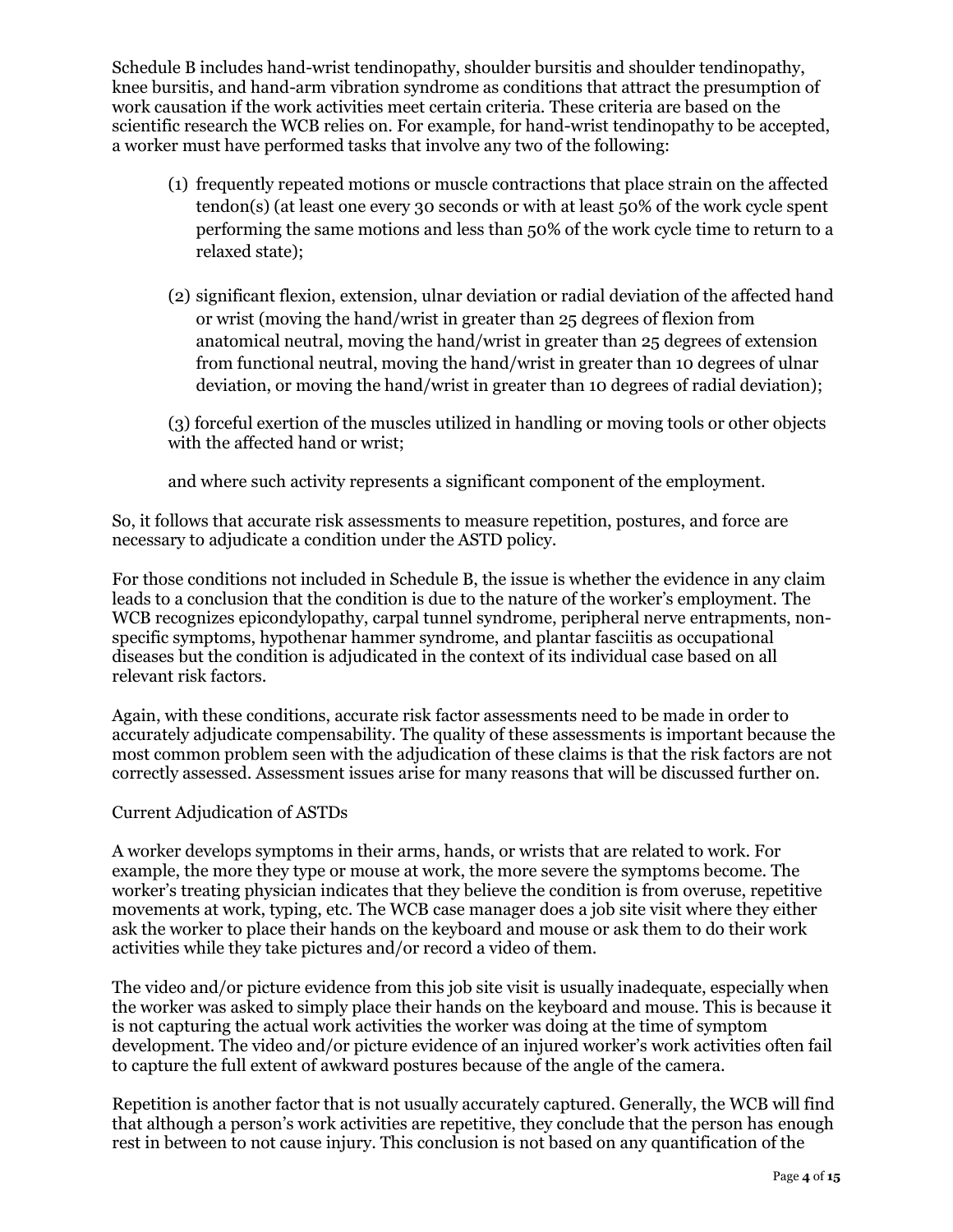repetition, which is needed when measuring whether work activities like typing or mousing are repeated at least once every 30 seconds, as set out in the hand-wrist tendinopathy policy.

Force is another factor that is not captured correctly by the WCB when they adjudicate ASTD claims related to repetitive-computer use. The WCB finds that because the work activities are sedentary, there is little to no force being placed on affected tissues. This is problematic because force on a tendon can be influenced by pronation/supination and having to hold your arms out to type, which are generally not acknowledged by the WCB. The force placed on a finger tendon when mouse clicking should be measured in order to accurately assess force on that tendon. Concluding that there is minimal force simply because the job is sedentary is inaccurate.

The WCB is supposed to consider awkward postures, repetition, force, etc to complete their risk factor analysis. If the risk factor analysis is based on inaccurate and insufficient information collected during the job site visit, then the risk factor analysis is inaccurate. Generally speaking, for computer-related ASTDs, the risk factor analysis is always negative. As a result, the WCB medical advisors usually always opine that, because there are no risk factors present in the work activities, it is unlikely that work caused the condition. This opinion is given significant weight by the case managers and almost always results in a denial of the claim.

The denial is appealed and usually an appeal requires (1) a professional ergonomic opinion about risk factors present and (2) a medical-legal opinion from a treating physician in order to be successful on appeal. The opinion obtained by the professional ergonomist includes quantification of the work activities performed and usually always finds risk factors present despite the WCB's finding of insufficient risk factors. The ergonomic opinions also find serious flaws in the WCB's risk factor assessment. In that same vein, when physicians who treat injured workers are queried about their opinion, the majority believe that work played a causative role in the development of the ASTD. This evidence obtained for an appeal almost always contradicts the WCB's evidence and because it is higher quality, it is usually preferred by WCAT vice chairs.

Part of the problem with the WCB's treatment of workers is that their treating physicians are not listened to. It is usually the case that if the treating physician indicates that repetitive computer use at work is the cause of the condition, the WCB gives this evidence no evidential weight whatsoever in deciding the claim. Even in cases where there are no non-occupational risk factors present, the WCB still denies the claim.

Practice Directive (PD) #C4-2, *ASTD Claims*, is not binding but the WCB uses this PD to adjudicate ASTD claims. On page 3 of the PD, causative significance is the stated legal test, which means work played more than a trivial or insignificant role in the development of the disease. However, on that same page, the causation test for ASTDs is noted to be

For the ASTD to be compensable, the work activity must have contributed in a meaningful way. That is not to say that the work injury must be the only cause or the predominant cause of the worker's ASTD. Rather, the work activity must have been a significant contributing factor in order for the ASTD to be compensable.

This causation test is not the same as causative significance because more than insignificant does not equal significant contributing factor. It is also important to note that the PD does confirm that the work activity does not need to be the sole or predominant cause because the majority of WCB Medical Advisors (BMAs) do not apply this test when providing their opinions on causation.

We also note that for Epicondylopathy (Policy Item C4-27.31) and Carpal Tunnel Syndrome (Policy Item C4-27.32) the policy items set out that

The Board recognizes that where the worker was performing frequent, repetitive, forceful and unaccustomed, employment-related movements (including forceful grip) of the wrist that are reasonably capable of stressing the inflamed tissues of the arm affected by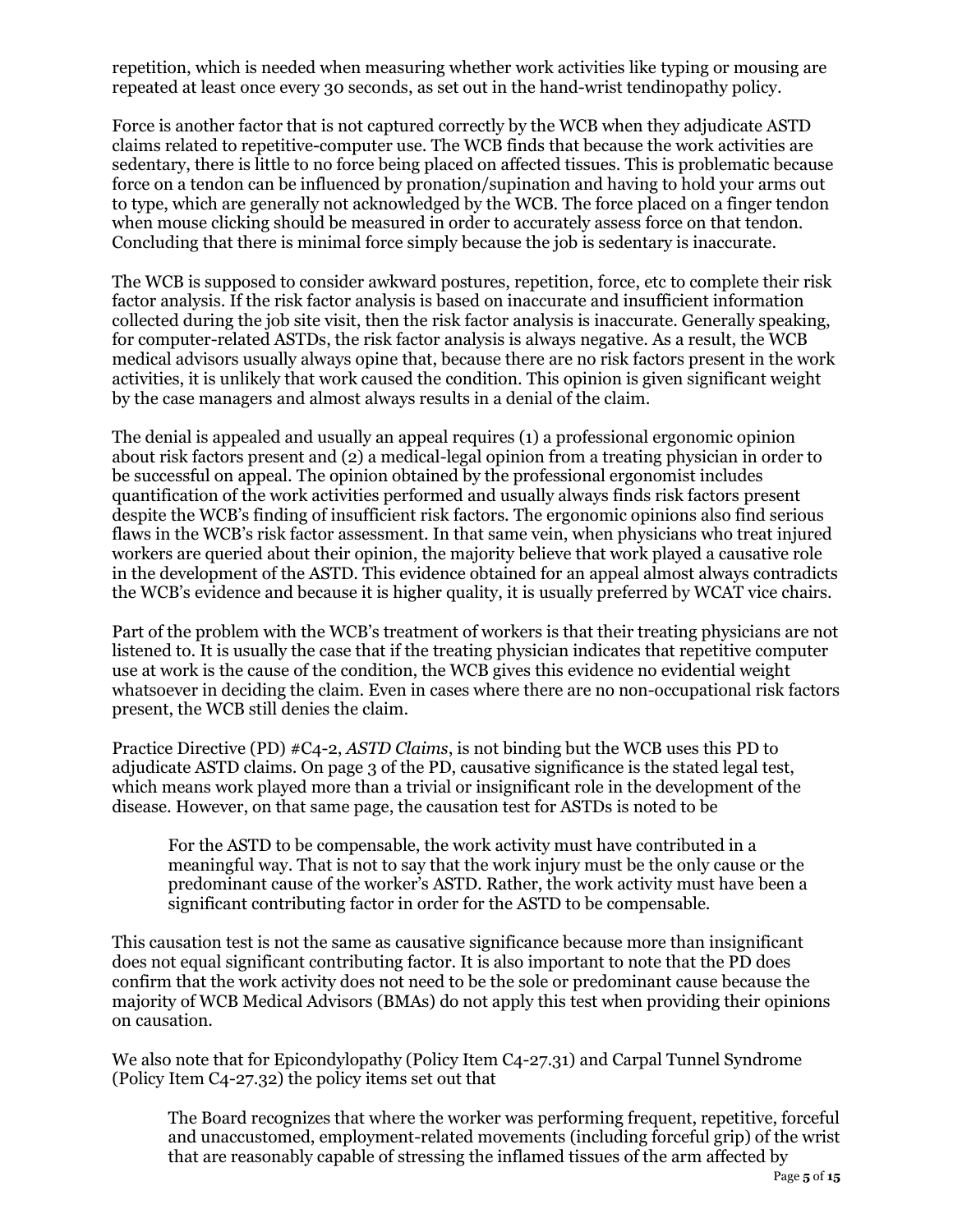[epicondylopathy/carpal tunnel syndrome], and in the absence of evidence suggesting a non-work-related cause for the worker's epicondylopathy condition, a strong likelihood of work causation will exist. These factors are not preconditions to the acceptance of a claim for [epicondylopathy/carpal tunnel syndrome] nor are they the only factors that may be relevant.

Despite the direction that frequent, repetitive, forceful, and unaccustomed employment related movements of the wrist are not preconditions to the acceptance of a claim for these conditions, in practice the WCB requires that these factors are present to accept a computer-related ASTD. For example, if repetition and awkward postures are the risk factors identified for a worker who types for the majority of her eight hour shift, the WCB often denies these claims on the basis that the work activities were accustomed (ie: the worker had been doing them for years). Based on policy items C4-27.31 & C4-27.32, repetition and awkward postures should be sufficient risk factors. Further, there have been many cases where there is evidence of repetition related to typing (work-activity), that symptoms increase with typing, that typing involves the tissues in the wrist/hand, and no evidence of non-occupational risk factors but these claims are denied. This is problematic because the policy clearly states that when there is an "absence of evidence suggesting a non-work-related cause", a strong likelihood of causation will exist. Unfortunately, for the majority of computer-related ASTD claims, this piece of policy is not applied during adjudication.

This summary of adjudication can be generalized to most of the computer-related ASTD cases MoveUP has repeatedly seen. The fact that professional ergonomists and doctors outside of the WCB commonly support work causation in computer-related ASTD cases, demonstrates the serious problem with the way the WCB adjudicates these types of claims. This is an entire group of workers that are losing benefits they should be entitled to.

## Areas For Improvement

The WCB needs to re-consider the risk factors associated with different ASTD conditions. This requires an unbiased medical literature review. There are countless studies that demonstrate that prolonged computer use is a risk factor for developing musculoskeletal injury.

For example, some research has concluded the following (included in enclosures):

- "Computer users faced higher possibility of getting RSI due to their prolonged working time and static posture […] This study also found three major risk factors of RSI in Telecommunication Company X. These risk factors were (a) body posture during working; (b) work stress; and (c) work station design." (Repetitive Strain Injury (RSI) among computer users: A case study in telecommunication company);
- "This indicates that more people will have pains related to bad sitting position while working for a period of time at a stretch. It was also discovered from the survey that 87.4% of the respondents who suffered from one pain or the other are those that usually work on the computer system for more than three hours at a stretch." (An Investigation of Incidences of Repetitive Strain Injury among computer users in Nigeria);
- "The results of this review of longitudinal studies confirm the finding of previous reviews. The duration of computer use was more consistently associated with hand-arm than with neck-shoulder symptoms and disorders […] In general, the dose-response analysis for hand-arm symptoms showed an increase in point estimates over an increasing duration of mouse-use." (Should office workers spend fewer hours at their computer? A systemic review of the literature);
- "All prospective studies that measured extent of computer use found a positive association between computer work and upper extremity musculoskeletal symptoms."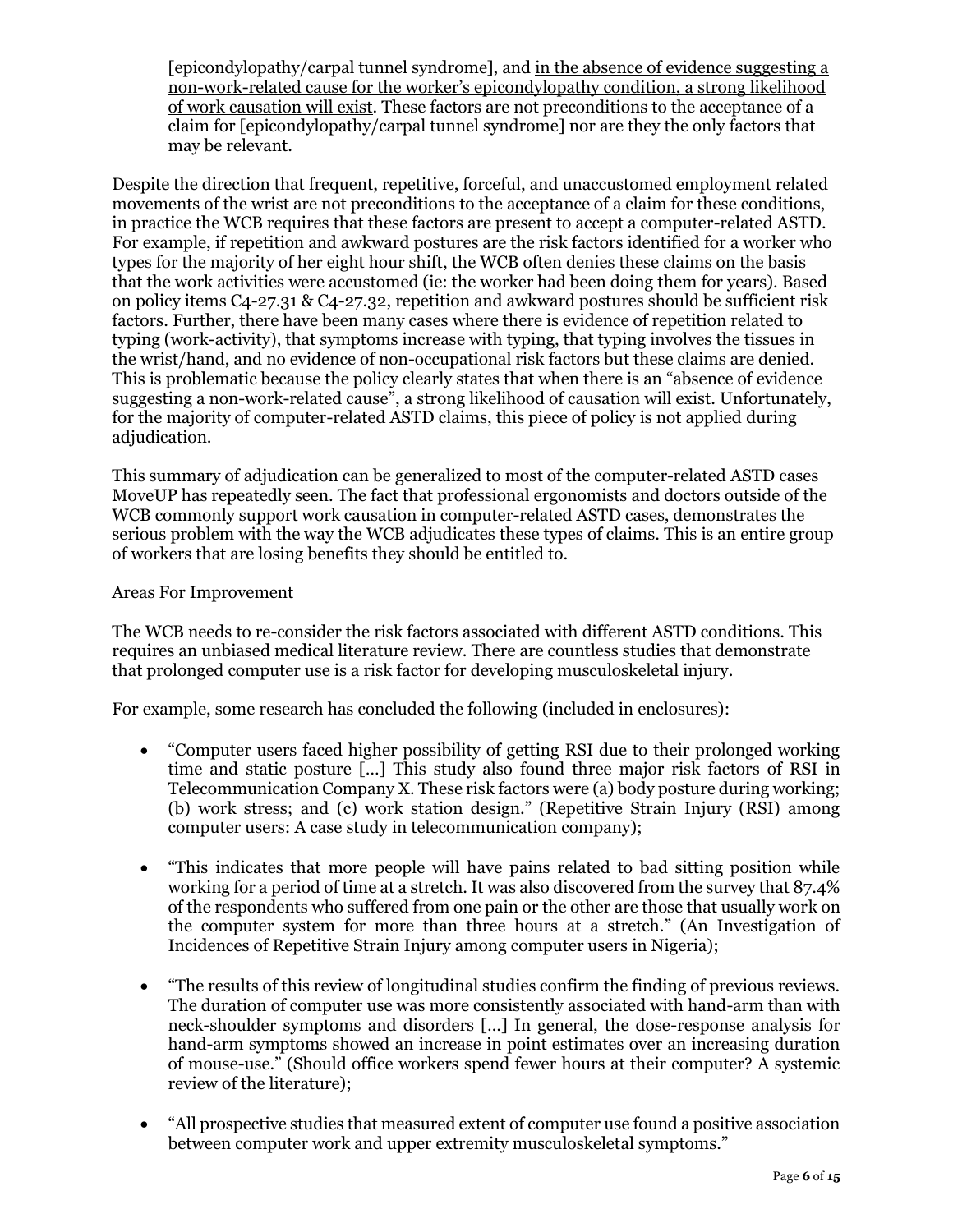- (Musculoskeletal disorders of the upper extremity associated with computer work: A systemic review);
- "The findings confirmed that computer related health disorders such as carpal tunnel syndrome, stress, computer vision syndrome, and musculoskeletal disorders occur simultaneously among prolonged computer users such as employees and students [...] The line graph in figure 6 clearly shows that computer users who use computer more than four hours daily indicated symptoms of all four categories of computer related health disorders." (Computer users at risk: Health disorders associated with prolonged computer use);
- "When operating a keyboard, repetitive key entry (50,000-200,000 keystrokes per day) may cause irritation to the membranes surrounding the extensor tendons (synovial sheaths) or the tendons themselves. Moving the fingers repetitively while the wrist is flexed, extended, or ulnar-deviated can cause the flexor tendons to move past and against the walls of the carpal tunnel [...] Among the studies conducted on newspaper employees, Burt et al. found an increased risk of elbow/forearm MSD symptoms with an increasing percentage of the time spent typing on a computer keyboard." Risk Factors for Musculoskeletal Disorders Among Computer Users

The WCB must do medical/scientific literature reviews on a regular basis to inform their ASTD policy. To use the hand-wrist tendinopathy policy as an example, the WCB may find that there are frequently repeated motions but no awkward postures or force, so the ASTD is found to be unrelated to work activities. In contrast, current medical/scientific research might demonstrate that prolonged repetition alone is causally related to the development of ASTDs. There needs to be change in the ASTD criteria used so that it accurately reflects what the current medical/scientific research demonstrates.

It would also be helpful to establish an Occupational Disease and Injury Advisory Committee that would review occupational diseases and ASTDs and provide advice on emerging trends in medical science.

Professional ergonomic assessments at the beginning of claim adjudication would assist in getting it right the first time NS should be a requirement for all computer-related ASTD claims. Precise measurement is needed with these types of claims to avoid forcing injured workers into the appeal system to have their claims accepted.

The WCB adjudicates the first diagnosis on the claim and then does not usually consider subsequent diagnoses for the same symptoms. This practice is problematic because initial diagnoses tend to change with further investigation and referrals to specialists. For example, if an injured worker sees their doctor about wrist pain, the first diagnosis is likely to be a wrist sprain/strain. Then when the symptoms do not subside, the doctor refers them to a specialist or for imaging and the diagnosis may be clarified. In these situations, the WCB usually only considers the first diagnosis despite further medical evidence that the condition is being further investigated. If the claim is denied for a wrist sprain/strain then the worker must specifically request adjudication of the new, clarified diagnosis despite the symptoms remaining the same since the start of the injury.

Problems also arise if, as an example, a wrist sprain/strain is accepted on the claim and then deemed resolved despite further medical investigation clarifying the diagnosis. The WCB will deny further benefits because they have not accepted the clarified diagnosis and continue to deem the sprain/strain resolved. The WCB often deems a condition resolved based on general guidelines for specific injuries, not on whether the injured worker continues to have the same symptoms or not. This requires an appeal which can take several months and injured workers are forced to stop treatment if they cannot afford to pay out of pocket for treatment. This makes their condition prolonged or worse and delays a graduated return to work.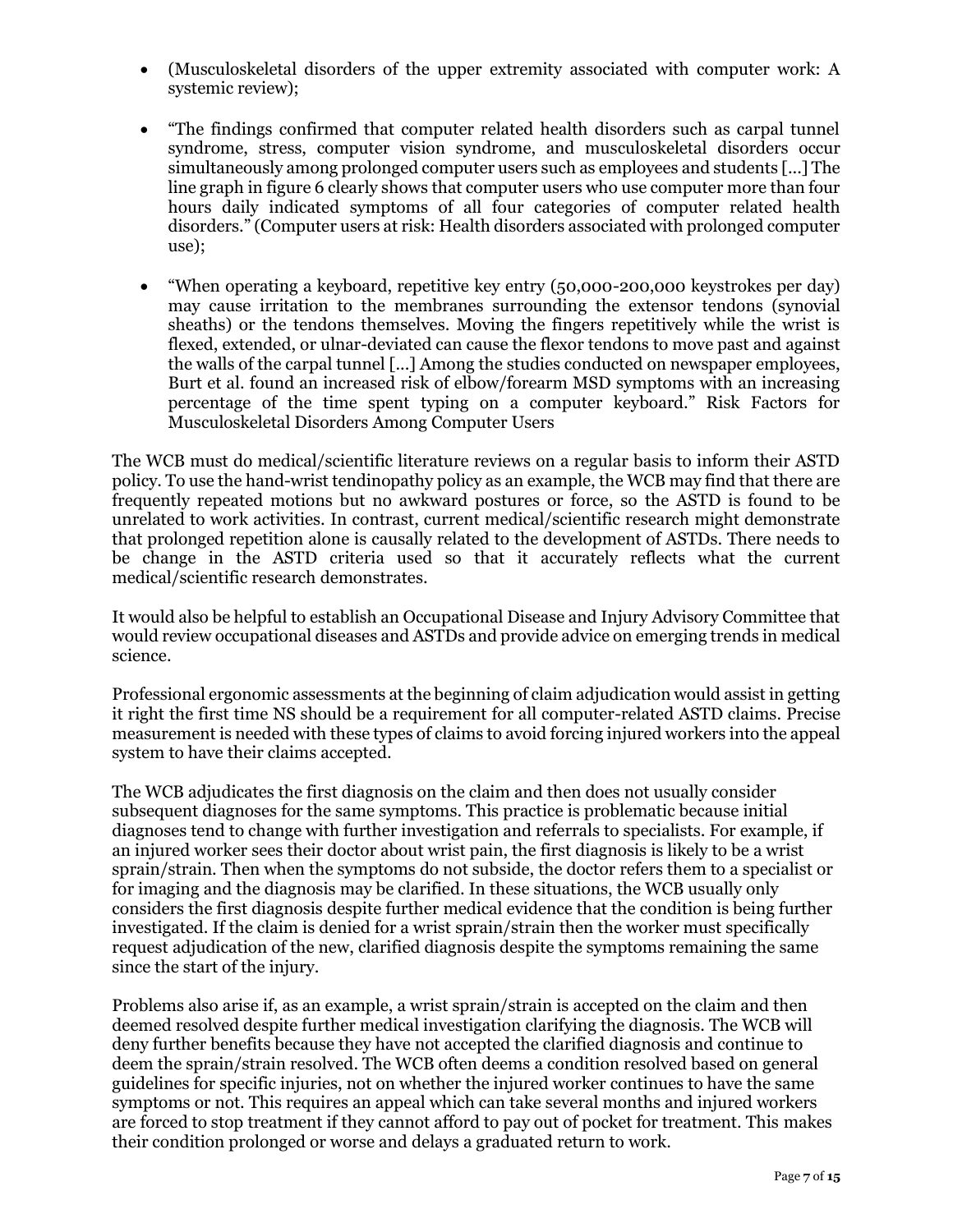The adjudication of ASTDs should be consistent with the OH&S Regulation and OH&S Policies related to MSK injuries. For example, the WCB case manager should consider how long a worker is exposed to specific risk factors and if other workers in the same position have symptoms of ASTDs. These factors are usually not given any weight in the compensation side of things yet are clear indicators that need to be considered on the prevention side.

The WCB should also place more weight on treating physicians' notes regarding causation and not just simply ignore these notes. These notes are often ignored because the WCB reasons that the treating physician doesn't have enough understanding of the work duties involved. Most people know what repetitive typing and mousing looks like, so this is just another way that the WCB denies these types of claims unfairly. The culture at the WCB is to give minimal evidential weight to treating physician's notes and this needs to change where a treating physician is providing reasons and explanation for their opinions.

It is often the case that the WCB medical advisors state that the cause is related to other nonoccupational factors, like diabetes or being a woman, despite evidence of repetitive computer use at work that makes symptoms worse. It would be helpful if the medical advisors were asked the correct legal test: whether work activities played more than an insignificant or trivial role in the development of the condition. Work activities need not be the sole cause or the most predominate but the WCB medical advisors often provide opinions based on this standard. A clear statement of the correct legal test in the RSCM II occupational disease policy might assist with this.

Medical advisors also fail to consider the susceptibility of some people to develop ASTDs even if the WCB's risk factor assessment, which has inherent problems as mentioned earlier, indicates insufficient risk factors present in employment. More attention in the policy to individual susceptibility for ASTDs might help with this problem.

The medical advisors also often ignore or give less weight to evidence that demonstrates a worker's ASTD condition is made worse by computer use and improves while being away from work-related computer use. This factor needs to be underscored in the policy so that this evidence is not minimized or ignored.

# **BULLYING AND HARASSMENT**

## Introduction

Another type of claim that is often denied by the WCB is mental disorders due to B&H. Psychological injuries as a result of B&H can be serious conditions that result in long-term disability. The WCB needs experts who are trained and educated to spot the often subtle and nuanced nature of B&H. Also, with the increased use of the internet, cyberbullying is an up and coming issue and the WCB needs to develop policies to adjudicate these types of claims.

## Background

A case seen at MoveUP will be summarized and discussed in order to point out the problems with the WCB's adjudication of these types of claims. This case is being used because it is a good example of typical WCB reasoning in B&H cases.

A worker was disabled from working in November 2015 after being bullied at work in an office environment. She was ridiculed by a group of bullies in her workplace. There was an office incident that occurred in September 2015 where the bullies were standing near the worker's desk while she was on a difficult call with a client. They were looking at the worker and laughing while she was on the call.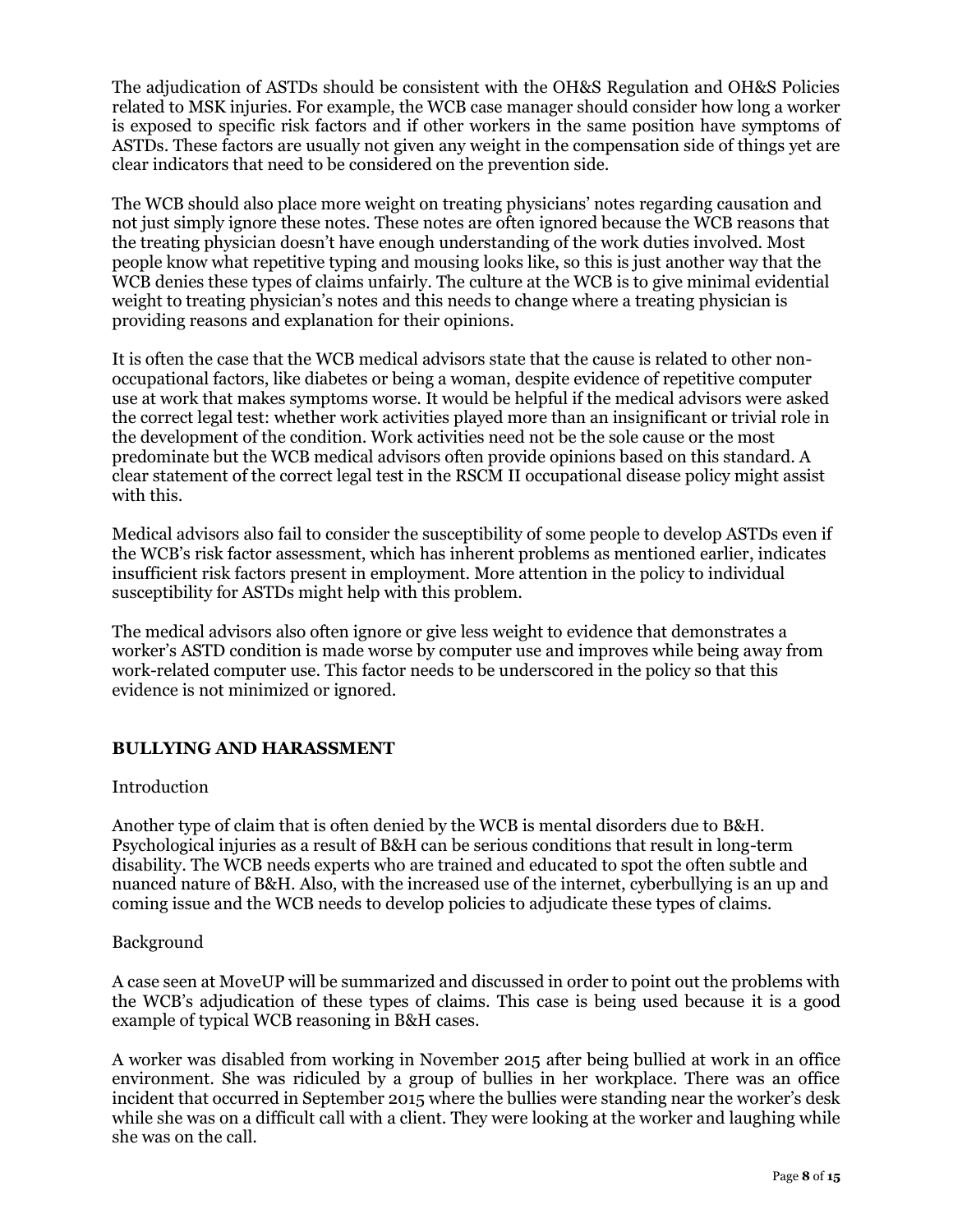When the call was finished, the main bully told the worker that she could have dealt with the call differently. An argument ensued during which the main bully was winking at a co-worker and smirking. Many people heard the argument and there was tension in the office. After work, around 9pm on the same day, the main bully posted a meme on Facebook and tagged the other bullies in it. The meme was labelled "hoooooooore" and said, "Don't mistake this fake smile and professional body language. I'd punch you in the throat if I knew I wouldn't lose my job." The post was liked by 15 people, including four co-workers. The worker believed the post was about her and what happened in the office that day. There were also other posts that referred to eavesdropping and hearing another person's phone call where all the bullies were tagged and commented on them.

Following this, there was tension between the worker and bullies. For example, they did not respond when the worker said "good morning" to them and they would usually ignore her. The worker felt uncomfortable taking calls for work because they could hear her, so she went to work in a private booth. Her manager told her to go back to her desk. By November 2015 the worker could no longer take being at work and went on sick leave. She was diagnosed with a psychological condition that a psychiatrist believed was the result of the B&H at work.

She reported the bullying to her manager while it was still happening but nothing much was done. The manager set up meetings between the bullies and the worker but that only allowed the bullies to turn the situation around and assert that the worker would interpret everything they did as being about her. This happened in a meeting on November 19, 2015. No investigation was started when she first reported, nor when she went off work on November 23, 2015. When the worker wanted to come back to work in January 2016 the employer refused to relocate her because they viewed the bullying incidents as a "personality conflict." No formal investigation was initiated until the worker sent a formal, written complaint to the employer almost one year later.

The employer's investigation determined that the threatening September 2015 Facebook post was about the worker but that the problem in the office was a personality conflict. The employer disciplined the main bully for her Facebook post.

Section 5.1 of the *Workers' Compensation Act* (the "*Act*") provides compensation to workers who have developed mental disorders due to a traumatic experience at work or a series of significant stressors, including B&H. The worker's claim falls under s. 5.1(1)(a)(ii), the B&H provision:

**5.1** (1) Subject to subsection (2), a worker is entitled to compensation for a mental disorder that does not result from an injury for which the worker is otherwise entitled to compensation, only if the mental disorder

- (a) either
	- (i) is a reaction to one or more traumatic events arising out of and in the course of the worker's employment, or
	- (ii) is predominantly caused by a significant work-related stressor, including bullying or harassment, or a cumulative series of significant work-related stressors, arising out of and in the course of the worker's employment,
- (b) is diagnosed by a psychiatrist or psychologist as a mental or physical condition that is described in the most recent American Psychiatric Association's Diagnostic and Statistical Manual of Mental Disorders at the time of the diagnosis, and
- (c) is not caused by a decision of the worker's employer relating to the worker's employment, including a decision to change the work to be performed or the working conditions, to discipline the worker or to terminate the worker's employment.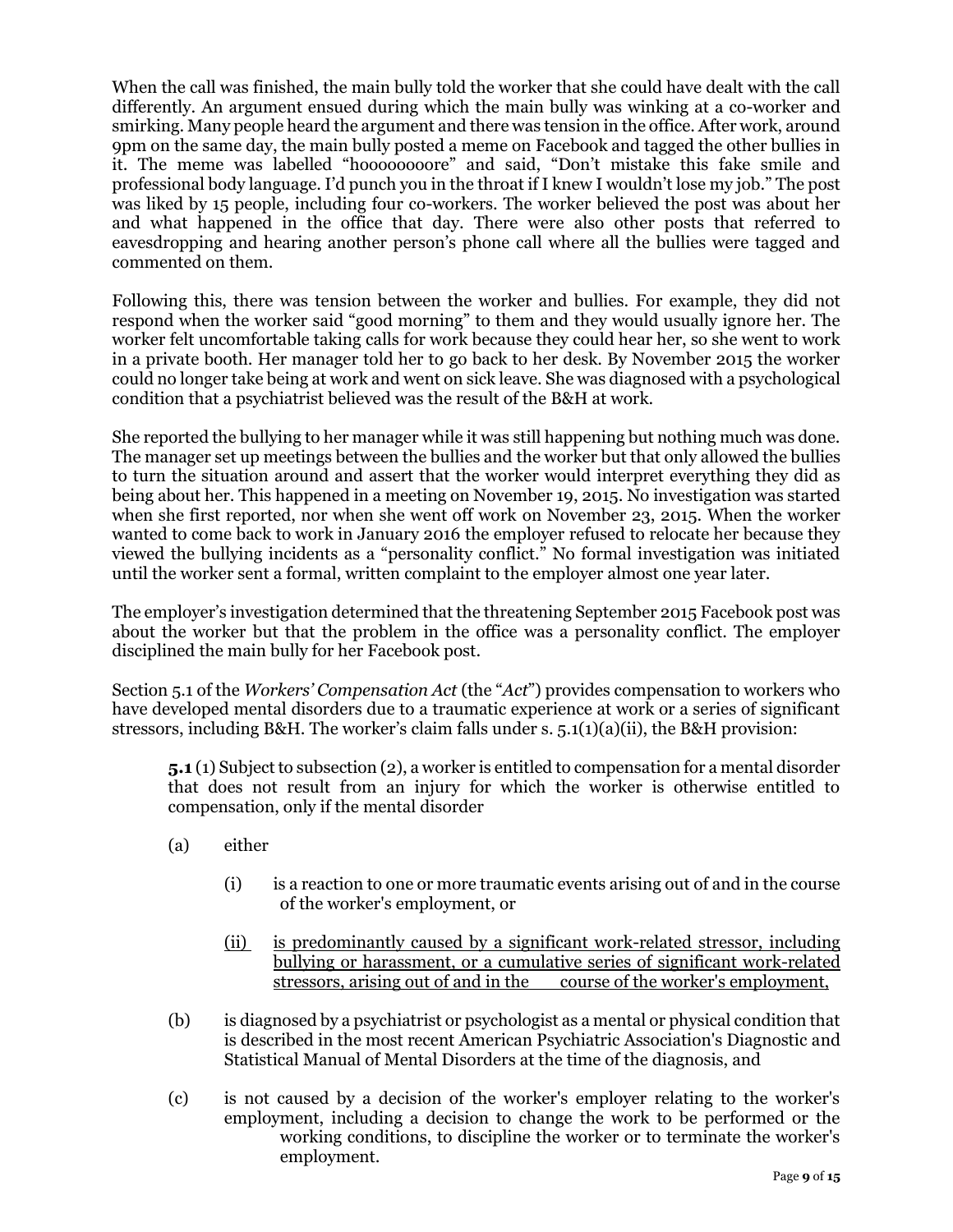After receiving legal advice to file a formal complaint to ICBC and to file a claim with the WCB, on November 16, 2016 she filed a claim with the compensation side of the WCB.

## WCB Adjudication

To summarize, in order to have a mental disorder accepted as compensable by the WCB, an injured worker must meet the following criteria pursuant to the B&H provision:

- 1) Be exposed to B&H at work  $\rightarrow$  there should be no question the worker was bullied at work;
- 2) The B&H must be the predominate cause of the mental disorder  $\rightarrow$  A 2016 psychiatrist consult report fully supports that the worker had little to no prior psychological problems prior to the B&H at work and clearly had a mental disorder post B&H at work;
- 3) The mental disorder must be a DSM-5 disorder diagnosed by a psychiatrist or psychologist  $\rightarrow$  Luckily, the worker had this requirement covered but many injured workers don't because they only see their GPs. A GP diagnosis is insufficient for the WCB's purposes. One can ask the WCB to refer the person for a psychological assessment to adjudicate the mental disorder, however, in our experience most of these WCB referred assessments appear biased, are non-supportive, and/or minimize the work incidents;
- 4) The "labour relations exclusion" (s. 5.1(1)(c) of the *Act*) basically allows the employer to do nothing in response to a B&H report and if doing nothing plays a role in causing the mental disorder, it is viewed as non-compensable by the WCB and the WCAT.

In a March 2017 decision, the WCB denied the worker's claim on the basis that the B&H incidents occurred over one year before she filed her claim. This involves s. 55 of the *Act* which provides that an injured worker has one year from the date of injury or date of disability (in occupational disease cases) to file for WCB benefits.

The WCB decision maker determined the dates of bullying incidents ended on October 8, 2015 and because the worker didn't file before October 8, 2016, her claim was not accepted. The decision maker also found that nothing precluded her from filing an appeal on time because there were no special circumstances in her case. Extensions of time to file an appeal, which are rarely allowed by the Review Division, can be applied for if there were special circumstances that precluded an injured worker from filing. Our position is that the November 19, 2015 meeting between the bullies and worker was the last incident in a series of stressors and as such she filed in time. It was also our position that the worker in this case was not aware that her psychological condition was the result of B&H until her psychiatrist noted it in the 2016 consult report. Finally, an argument could be made that the one-year timeline should start at the date of disability – in this case, November 23, 2015.

The WCB decision maker found that the employer's lack of action to deal with the B&H falls under the labour relations exclusion and, if this lack of protecting her was causative to her mental disorder, it is excluded because it is within the mandate of labour relations. Our position was that this is unacceptable in the context of clear OH&S law and Collective Agreement language that should have resulted in the employer eliminating or minimizing the work-place psychological harms. It was our position that failing to do an investigation for almost one year after the worker went off work constitutes egregious conduct that should not be protected under the labour relations exclusion.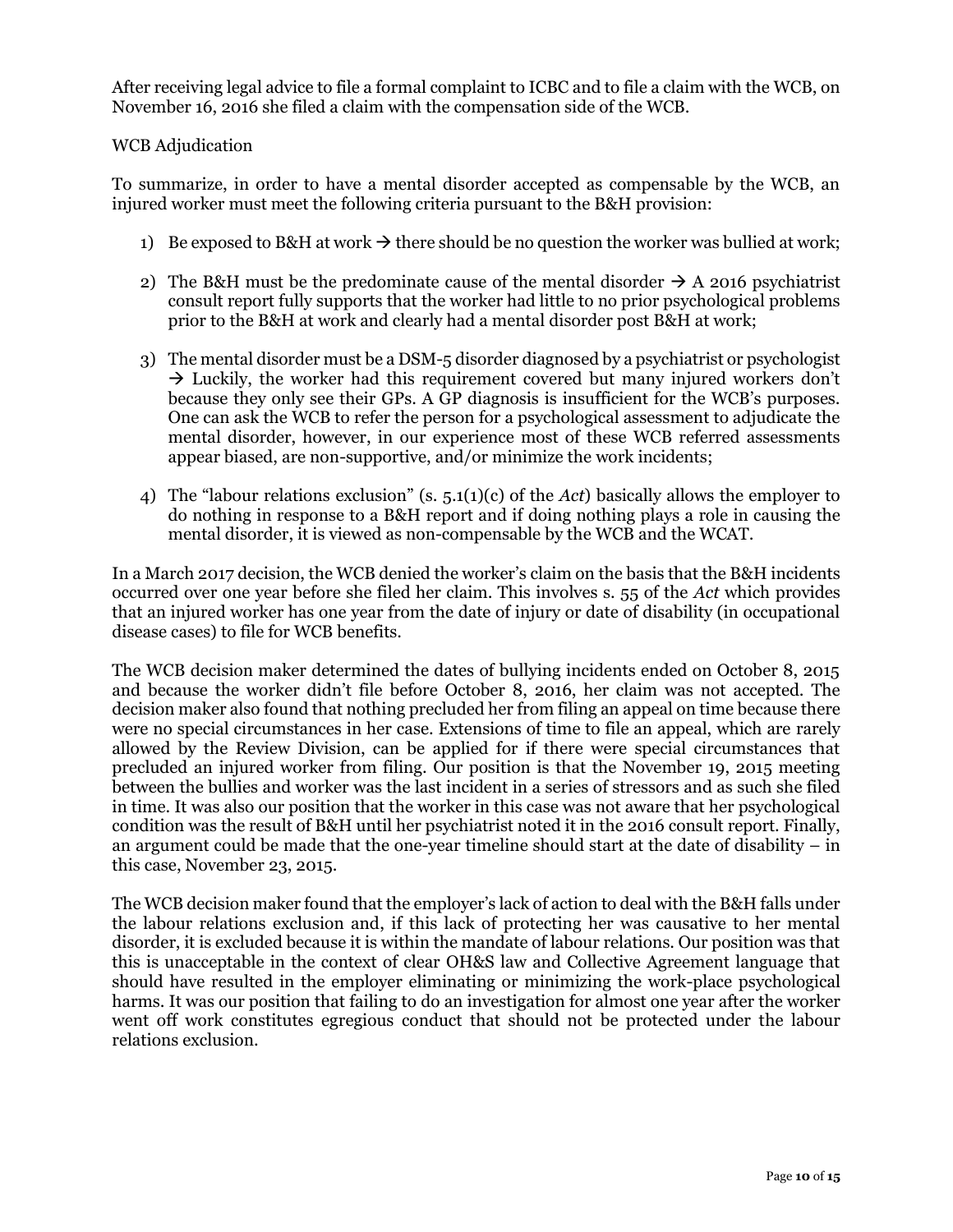## Review Division Decision

The worker appealed the WCB's denial. The Review Division confirmed the denial on the basis that she was not exposed to B&H:

In my view, regardless of who the posts were aimed at, they could be seen as immature, inappropriate, unprofessional, unpleasant, and in the case of the comment about physical violence, threatening. However, the post was made on X's social media site, it was not posted to the worker's site, it did not name the worker, it did not refer to a work situation. While I acknowledge the worker's subjective view that the posts were about her, in my view the evidence does not support the conclusion that the posts were aimed at the worker. […]

The evidence does not show that X used inappropriate or threatening language, and I am not persuaded that X's comments to the worker were intended to, or should reasonably have been known would, intimidate, humiliate, or degrade the worker. (page 6)

Regarding the timeliness issue, the Review Officer found that she had filed within one year because if there are a series of stressors/incidents, the one-year timeline starts at the date of the last incident, which in this case was determined to be the November 19, 2015 meeting.

The Review Division decision failed to consider that the employer found that the Facebook post was about the worker. The Review Division failed to consider that B&H can be subtle and nuanced and the nature of online social media posts. The worker's psychologist, an expert in B&H, was able to define the conduct that occurred as classic bullying and cyberbullying conduct. The bully had tagged the other bullies and the post was visible to co-workers who were there on the day of the office incident. Witness co-workers said they saw the post and knew it was about the worker but did not like or comment on it.

#### WCAT Decision (A1800306)

For the WCAT, we provided a psychological opinion from the worker's psychologist who is an expert on work-place B&H. She provided labels for what occurred to the worker: mobbing and cyberbullying. She viewed the incidents as classic bullying and characterized the November 19, 2015 meeting as the bullies turning the tables and making it seem as if they were being targeted by the worker.

The WCAT recently denied the appeal. While the panel reasoned that bullying occurred with the Facebook post, they denied the appeal on the basis that the Facebook posts did not arise out of and in the course of employment because they did not happen at a time and place and during an activity consistent with or reasonably incidental to the worker's employment. The panel reasoned that the bullying was not in the course of employment because the Facebook post was on a private page and the post didn't need to be addressed by the worker as part of her employment obligations.

The WCAT did not agree that the employer's lack of action when the worker reported the conduct was not egregious and thus could be excluded under s. 5.1(1)(c) of the *Act*.

#### Problems with the Decisions

When the WCB gets B&H claims they often just rely on the employer's investigation instead of conducting their own investigation as soon as possible. The employer's investigation might downplay the behaviour and try to minimize what occurred so that they are not liable for violating OH&S law by not dealing with the B&H. In most cases, in order to have a chance of having B&H claims accepted, another investigation is needed to get the facts straight.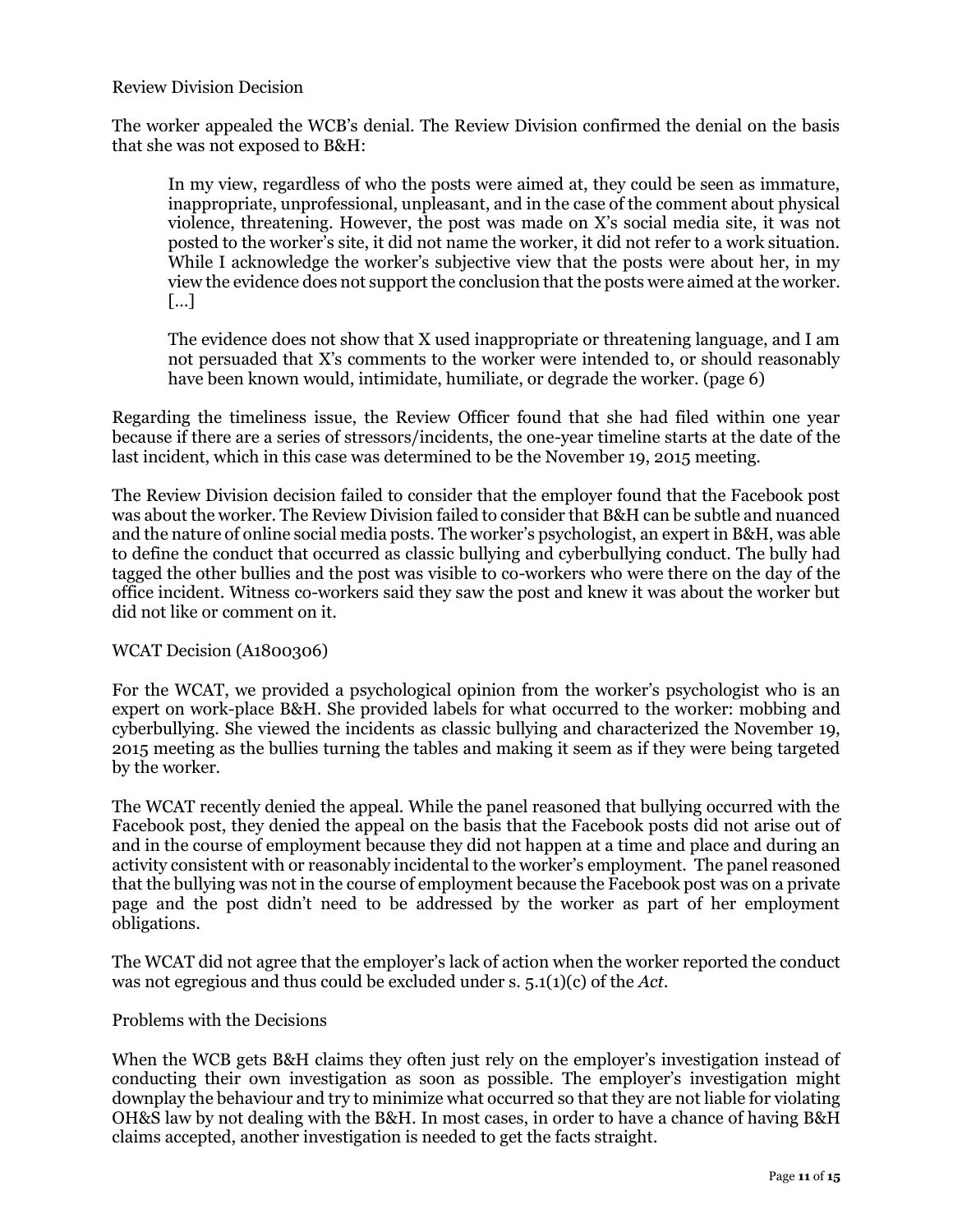Often, worker representatives conduct another investigation and interview witnesses to ensure the investigation is not biased. One option may be to adopt standards for investigations that the WCB follows when adjudicating these types of claims. The purpose would be to ensure accurate facts about the workplace situation are being relied on.

Generally, it is unusual to see a case manager or other decision maker just accept what the worker tells them. It is usually the case that workers' evidence is given little to no evidential weight whatsoever. This is because of the culture at the WCB.Decision makers at the WCB should be accountable for their decisions. There doesn't appear to be any sort of oversight or accountability for decisions that are based on little to no evidence and appear to not give any weight to what the worker is saying. This needs to change.

If the culture changed at the WCB to place weight on what a worker is saying about their situation, there would be fairer outcomes for injured workers. Instead, their evidence is minimized and it usually results in unjust decisions.

The policy regarding B&H needs to be clarified so that the OH&S definition of B&H is consistent with the compensation definition. Currently, there is no definition of B&H on the compensation side and often WCB decision makers and WCAT panels believe there must be something threatening or abusive in the conduct for it to be considered B&H. In contrast, the OH&S definition of B&H is:

A worker is bullied and harassed when someone takes an action that he or she knew or reasonably ought to have known would cause that worker to be humiliated or intimidated. When an employer or supervisor takes reasonable action to manage and direct workers, it is not bullying and harassment (see Prevention Policy  $D_3$ -115-2 for more information).

Adopting the OH&S definition would allow for consistency among cases and consistency with s. 5.1(a)(ii). A clear definition of B&H, which is conduct that would cause a worker to be humiliated or intimidated, will limit the decision makers who believe B&H must include threatening and/or abusive behaviour. It is also reasonable that both sides of the *Act* are consistent.

The WCB needs to stop referring injured workers to psychologists who appear biased in their opinions. This is yet another commonly used strategy by the WCB to deny these types of mental disorder claims. This is based on MoveUP's experience with multiple B&H claims. It is prudent for psychologically injured workers to seek out external psychological treatment in addition to the WCB provided assessment/treatment so that there can be independent psychological evidence to rely on if a decision needs to be appealed. This advice comes from years of witnessing the same types of psychological opinions that come from WCB referred psychologists. The fact that injured workers need to seek out independent psychological assistance in order to have a chance of claim acceptance is striking and demonstrates yet another unfair WCB area.

Also problematic are the majority of WCB Medical Advisors (BMA) opinions. These doctors do not have an obligation to do what is in the best interest of the injured worker because the workers are not their patients. In contrast, when a student becomes a doctor they must take an oath to provide medical care that is in the best interest of their patients (ex: Hippocratic oath). The medical advisors do not have this obligation, they do not physically assess injured workers when providing opinions, and the perception is that the WCB has "hired guns" that can provide the evidence necessary to unfairly deny claims. The fact that an injured worker needs to get an expensive, independent medical-legal opinion just to have a claim accepted is simply unreasonable and not in the spirit of the great compromise set out in the Meredith principles of Workers Compensation systems. Also, if represented by a lawyer, the WCAT expects independent medical evidence to be obtained to support an appeal.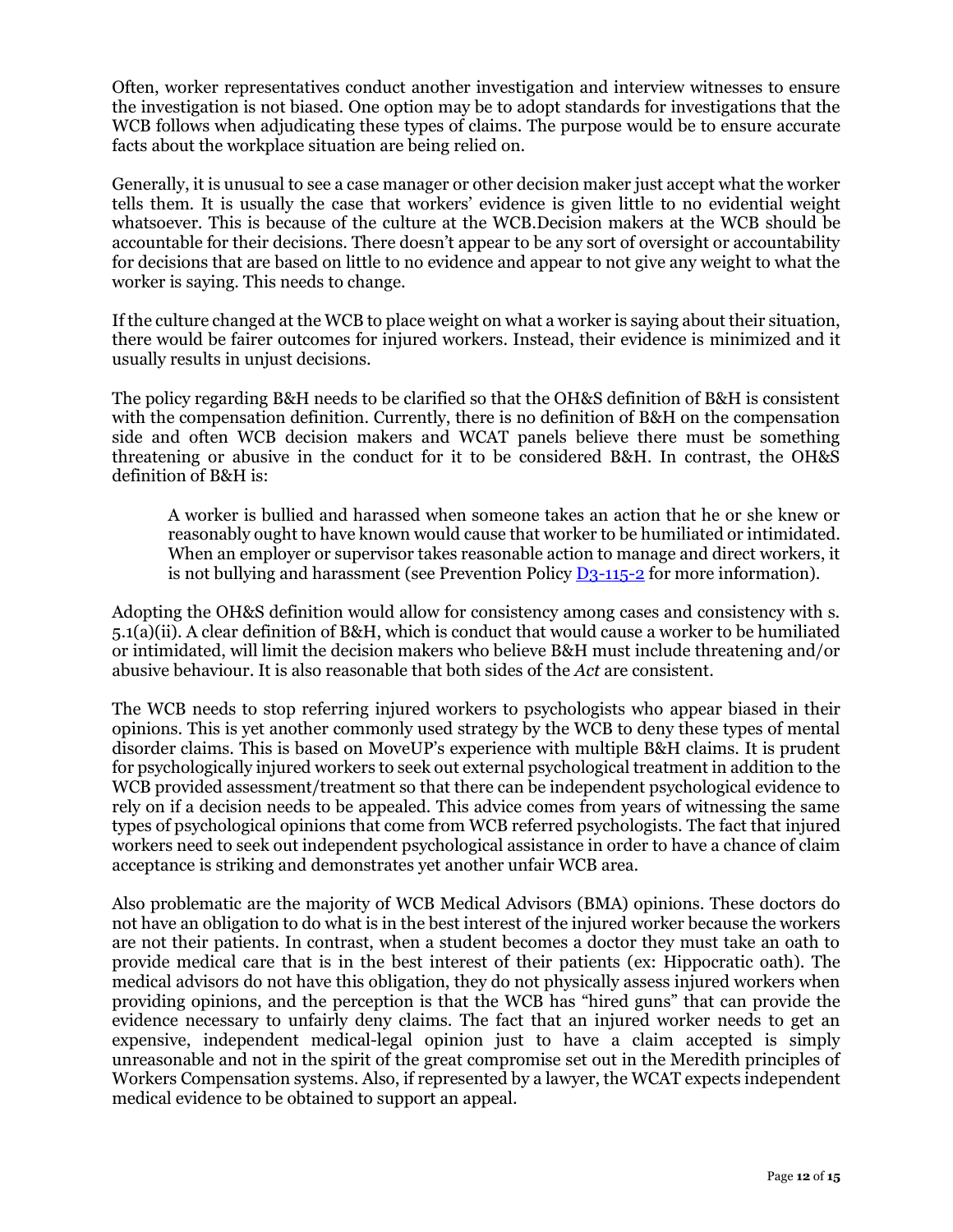Then the WCAT only reimburses up to a fraction of what was paid (pursuant to WCB BCMA Fee Schedule) unless one can argue for full reimbursement. Most injured workers will not appeal denials of benefits because they see a BMA opinion and think there is no way to win. Often, medical professionals avoid dealing with the WCB and won't provide medical-legal opinions without a lawyer's involvement. Surely this has resulted in countless workers giving up entitlement to benefits despite having meritorious claims. This is simply a cost saving mechanism for the WCB. It is striking to note that on the backs of injured workers being denied benefits the WCB has enjoyed surpluses, which end up going back to employers year after year.

With respect to the one-year timeliness issue, WCB policy should clarify that in B&H and other mental disorder claims, the one year starts at the date of the last significant stressor incident, disability, or the date a DSM-5 diagnosis is made. To make it consistent with occupational diseases, the date of disability would be a clear date to work with. Many workers who are bullied and harassed to the point of leaving work are in shock and are confused about whether their injury could be a WCB claim. For these reasons, the deadline for B&H claims should be as generous to workers as possible.

The predominate cause test under the B&H provision has a higher causation threshold than physical injuries. If a worker is physically injured or suffers a traumatic event that results in mental disorder, the legal test for causation is causatively significant. This means that if the work incident played more than a trivial or insignificant role in the development of the condition it is compensable. Changing the predominate cause test would require a legislation change. There are also Human Rights and Charter implications with having a different causation test for people with mental disorders.

The WCB also needs to conduct a scientific literature review on what experts have to say about B&H. Related to this, the WCB should have specialized case managers who have received training related to B&H and are able to spot classic B&H scenarios, like mobbing and cyberbullying. If decision makers are uneducated about the issue they are adjudicating, it makes for unjust decisions. As an example, the psychologist in the case example was able to define interpersonal conflict and how it differed from bullying. She also determined the exact point when the conduct turned into bullying (when the bully was winking at someone behind the worker and smirking during their argument). This type of expertise is necessary in the adjudication of B&H claims.

In light of the WCAT decision noted above, a separate policy should be in place for cyberbullying cases. In that WCAT decision, the threatening Facebook post was about the incident at work – even the employer determined this. The post itself referred to throat punching someone if they weren't at work. However, the WCAT found that, because the post was made after hours, not on a work computer, and the worker didn't have to see it for work, it did not arise out of and in the course of employment. With this type of reasoning, any cyberbullying activity stemming from the workplace could be denied if the activity occurs after hours on home computers. Given that most employers place some limits on the use of the internet during work hours or on employerprovided devices, almost no cyberbullying would meet these criteria even when the bullying directly relates to the worker's employment. These cases will be growing in number and taking an increasing toll on workplace health. The WCB needs to provide guidance to decision makers on how to adjudicate them.

As for the labour relations exclusion under s. 5.1(1)(c) of the *Act*, when an employer violates the requirements under s. 115 of the *Act* to ensure a healthy and safe work environment or the WCB's B&H policies (D3-115-2), the compensation side should not automatically exclude those acts as being labour relations. If non-action by the employer in response to B&H complaints impacts a worker's mental health as much as the B&H itself, the WCB should not be able to deny the psychological condition because the non-action fits under the labour relations exclusion.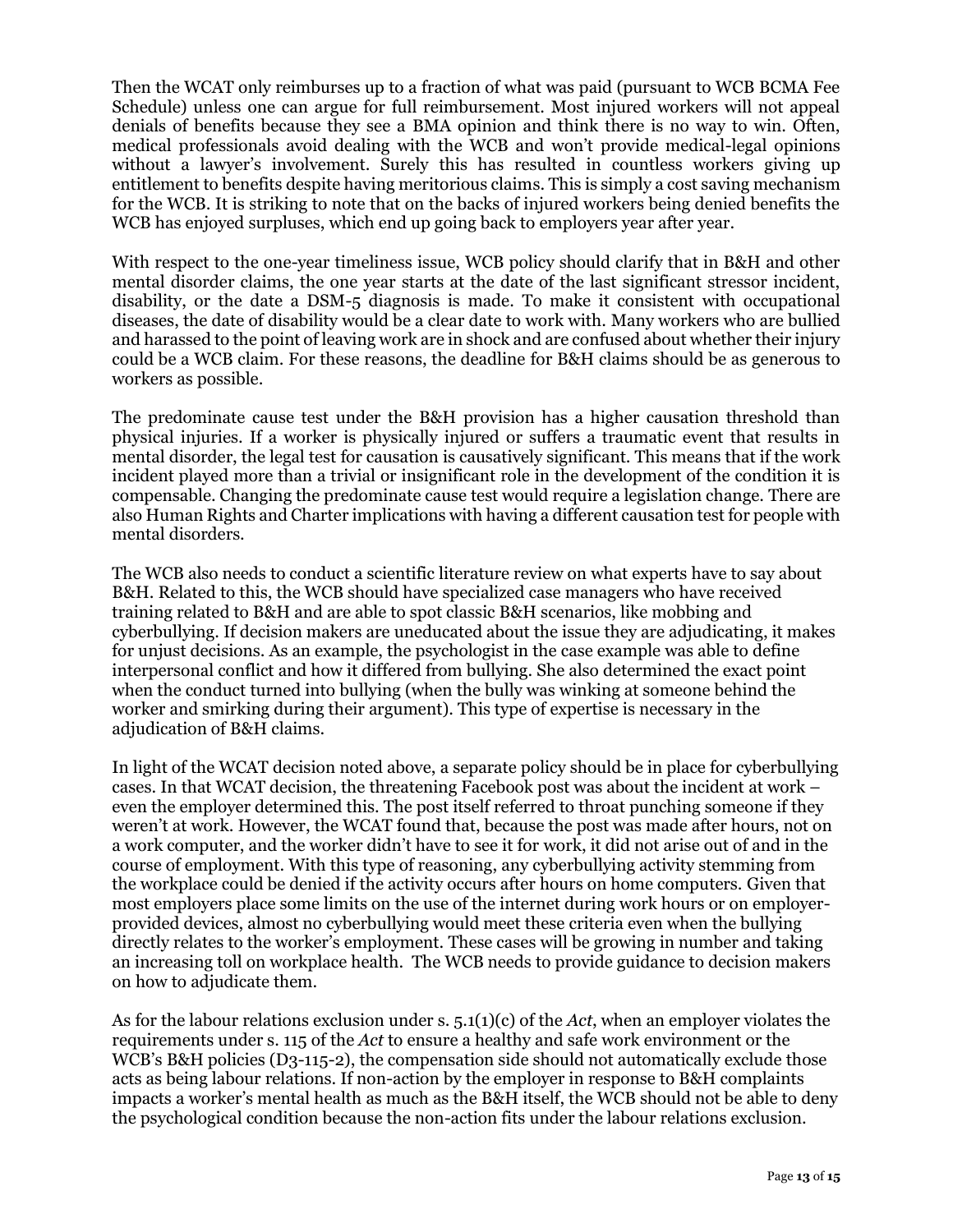Non-action is in direct violation of OH&S law and should not be viewed as labour relations. Again, the *Act* should be consistent on both the compensation and prevention side.

## **GENERAL WCB CHANGES**

A worker centered approach means that the WCB believes what injured workers tell them and adjudicates claims fairly. In order to ensure this, there must be accountability on decision makers for their decisions. There should be a mechanism to investigate whether a decision maker is acting unfairly. Interest should be payable to a worker when they win their entitlements on appeal. Interest should be payable from the date that the initial entitlement decision was made. This would increase accountability on decision makers to make fairer, more evidence-based decisions. Generally, the WCB should place more evidential weight on what workers have to say about their conditions.

The strict 90-day appeal deadline prevents many workers from appealing decisions. The deadline to appeal should be one year so that injured workers have more of a chance to obtain benefits they may be entitled to. Also, in communicating decisions, the effect that each decision has on a worker's entitlements should be explicitly set out so injured workers have a clearer understanding of what is at stake in each decision. Currently, many workers do not understand how WCB decisions effect their entitlements and whether they should appeal specific decisions. Extensions of time should be allowed more often and in cases where a worker does not understand what entitlements flow from certain decisions.

Permanently injured workers should receive their permanent functional impairment pensions for life. In this day and age people have to keep working past the age of 65 to survive. Changing the pension duration for life would assist in a fairer WCB system. An alternative to pensions for life may be a change to pension policy so that injured workers can extend their pensions based on their pre-injury intention to retire instead of the strict evidential requirements set out in the current policy. For example, the policy requires that financial plans and other "independently verifiable" evidence be relied on to extend a pension. Most people do not have the required evidence so often lose the chance to have their pensions extended.

The WCB should speak with and consider what treating physicians have to say more often to determine entitlement decisions. Treating physicians physically assess and speak to their patients in providing care and this helpful information is often ignored by WCB decision makers. Medical review panels should be reinstated so that workers have a last resort and don't need to obtain expensive medical-legal opinions, psychological opinions, etc, in order to have fairer decisions.

There should be no statutory maximum for wage rate calculations because it limits the amount of wage loss benefits, pension amounts, and Vocational Rehabilitation obligations owed to injured workers.

Treatment needed to keep injured workers at work should be provided without having to keep appealing decisions. For example, one of MoveUP's members has a permanent arm condition from carrying and maneuvering a tablet for work and the WCB accepted the permanent arm condition but keeps denying continued acupuncture treatment. This is despite the family doctor's clear note that acupuncture a few times a month helps alleviate the work-caused symptoms in the worker's arms. The cost of appealing this decision surely outweighs the cost of providing acupuncture for a period of time and then reevaluating the issue from time to time. This would be consistent with s. 21(1) of the *Act* which provides that the WCB may cover health care treatment that alleviate the effects of the workplace injury. It would also be consistent with the WCB's practice of wanting to keep workers at work. Continued health care should not be so difficult to maintain via the WCB.